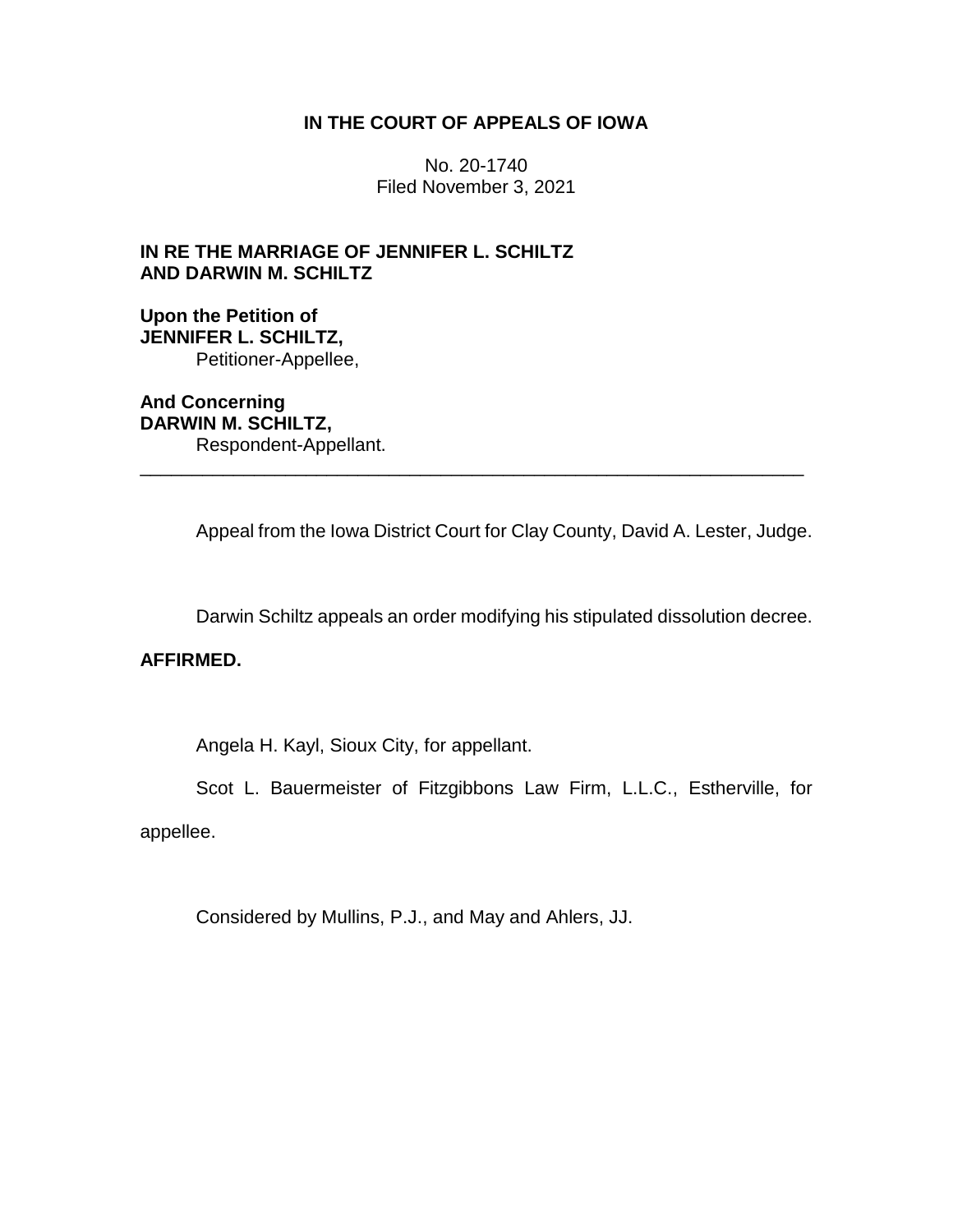# **MAY, Judge.**

The district court modified Darwin and Jennifer Schiltz's dissolution decree. Darwin appeals. We affirm.

## **I. Background Facts**

Jennifer and Darwin have three children. In 2017, they divorced. They resolved all issues through a written stipulation. With respect to the children, they agreed to joint legal custody; Jennifer would have physical care; and Darwin would have visitation every other weekend, two weeks during the summer, and certain holidays. And they agreed Darwin's monthly child-support obligation would be \$1000. The court's dissolution decree approved and adopted all of these terms.

In February 2018, Jennifer petitioned to modify support because Darwin's salary had increased. In April 2019, the court entered a modification decree setting Darwin's monthly child-support obligation at \$1633.62.

In September 2019, Darwin commenced this modification action. He claimed a change in employment had reduced his out-of-town hours as well as his pay. He requested joint physical care or, alternatively, increased visitation; a reduction of his child-support obligation; and changes to his medical-support obligations.

The district court denied Darwin's request for joint physical care. But the court increased his summer visitation from two to three weeks, modified the holiday visitation schedule, and eliminated the first-refusal provision contained in the parties' original dissolution stipulation. The court also lowered Darwin's childsupport obligation to \$1329.99 per month and modified the decree's medical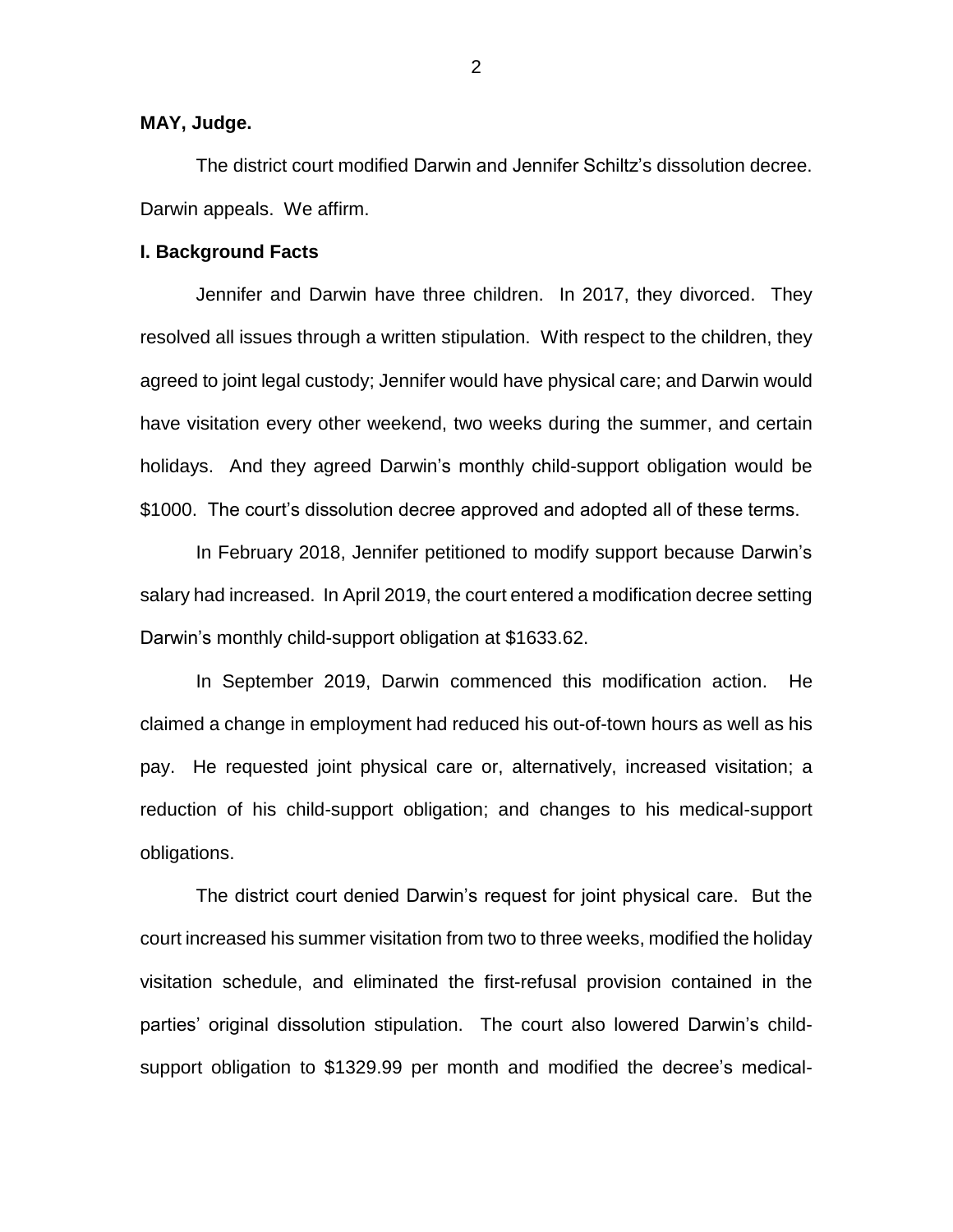support provisions. The court ordered Darwin to pay \$1500 of Jennifer's attorney fees as well as court costs.

Darwin moved to amend, enlarge, and modify. The court denied Darwin's motion. Darwin appeals.

## **II. Scope and Standard of Review**

"Petitions to modify the care provisions of a dissolution decree are tried in equity. *In re Marriage of Hoffman*, 867 N.W.2d 26, 32 (Iowa 2015). So we review each issue de novo. *See* Iowa R. App. P. 6.907. But we give weight to the fact findings of the trial court, which "is greatly helped in making a wise decision about the parties" by watching and listening to them live. *In re Marriage of Vrban*, 359 N.W.2d 420, 423 (Iowa 1984) (citation omitted); *see also In re Marriage of Rademacher*, No. 11-0798, 2011 WL 5868041, at \*3 (Iowa Ct. App. Nov. 23, 2011). We will affirm unless the district court "failed to do substantial equity." *Boatwright v. Lydolph*, No. 18-0532, 2019 WL 719026, at \*1 (Iowa Ct. App. Feb. 20, 2019) (citation omitted).

We review a district court's award of attorney fees for an abuse of discretion. *See In re Marriage of Kimbro*, 826 N.W.2d 696, 698 (Iowa 2013).

#### **III. Analysis**

 $\overline{a}$ 

On appeal, Darwin claims the district court (1) should have granted joint physical care; (2) or should have increased his visitation more; (3) incorrectly calculated child support; and (4) should not have awarded Jennifer attorney fees. 1 Each party requests appellate attorney fees. We address each claim in turn.

 $1$  Darwin makes a passing request to reverse the district court's revision of the medical-support provision of the decree and the district court's elimination of the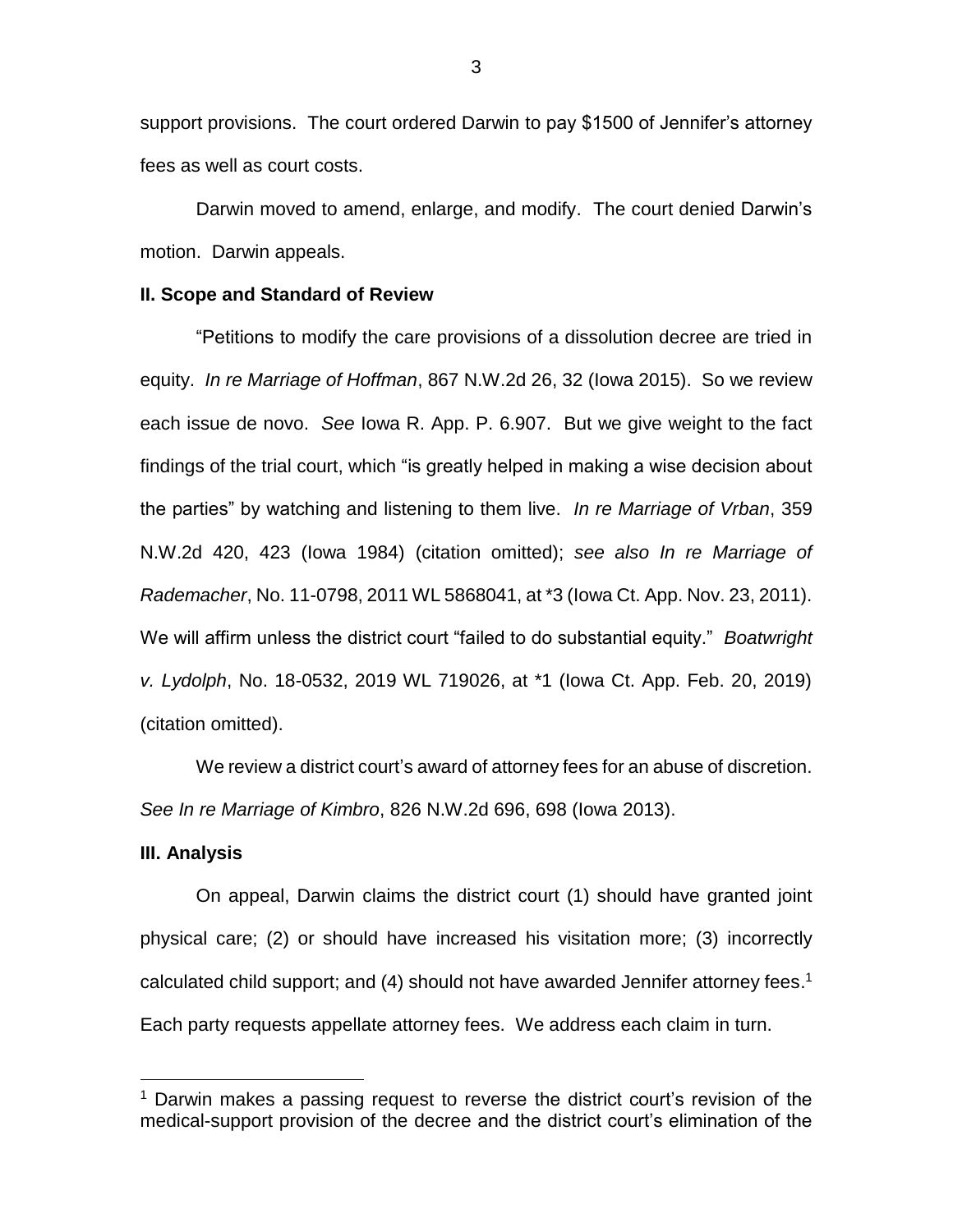# **a. Physical Care**

 $\overline{a}$ 

A parent seeking to modify physical care provisions of a dissolution decree faces a "heavy burden." *In re Marriage of Kelly*, No. 19-1295, 2020 WL 3571863, at \*2 (Iowa Ct. App. July 1, 2020). They "must prove by the preponderance of the evidence a substantial change in circumstances occurred after the decree was entered." *In re Marriage of Harris*, 877 N.W.2d 434, 440 (Iowa 2016). "The changed circumstances [must] meet three criteria: (1) the court did not contemplate them when entering the [prior modification]; (2) they [are] 'more or less permanent, not temporary,' and (3) they related[] to the welfare of the children." *Kelly*, 2020 WL 3571863, at \*2 (quoting *In re Marriage of Frederici*, 338 N.W.2d 156, 158 (Iowa 1983)). If this threshold requirement is established, we must still consider whether the requested change is in the children's best interests.<sup>2</sup> *Kelly*, 2020 WL 3571863, at \*3; *cf. In re Marriage of McKee*, No. 20- 1242, 2021 WL 4592258, at \*3 (Iowa Ct. App. Oct. 6, 2021) (reversing modification of physical care where "no substantial change of circumstances . . . justifie[d]

right-of-first-refusal provision. But he provides no developed argument on these points. So we consider those claims waived. *See State v. Louwrens*, 792 N.W.2d 649, 650 n.1 (Iowa 2010) ("Moreover, passing reference to an issue, unsupported by authority or argument, is insufficient to raise the issue on appeal.").

Along similar lines, Darwin makes a passing request to reverse the district court's refusal to modify the parties' prior agreement concerning post-secondaryeducation expenses. But Darwin cites no authority to support his argument. So we consider it waived. *See* Iowa R. App. P. 6.903(2)(g)(3) ("Failure to cite authority in support of an issue may be deemed waiver of that issue.").

<sup>&</sup>lt;sup>2</sup> A parent seeking modification of physical care must establish their superior parenting ability if they seek to remove physical care from the other parent. *See Kelly*, 2020 WL 3571863, at \*3. But that is not required when the modifying parent only seeks to be on equal footing with the other parent through shared physical care. *See id.*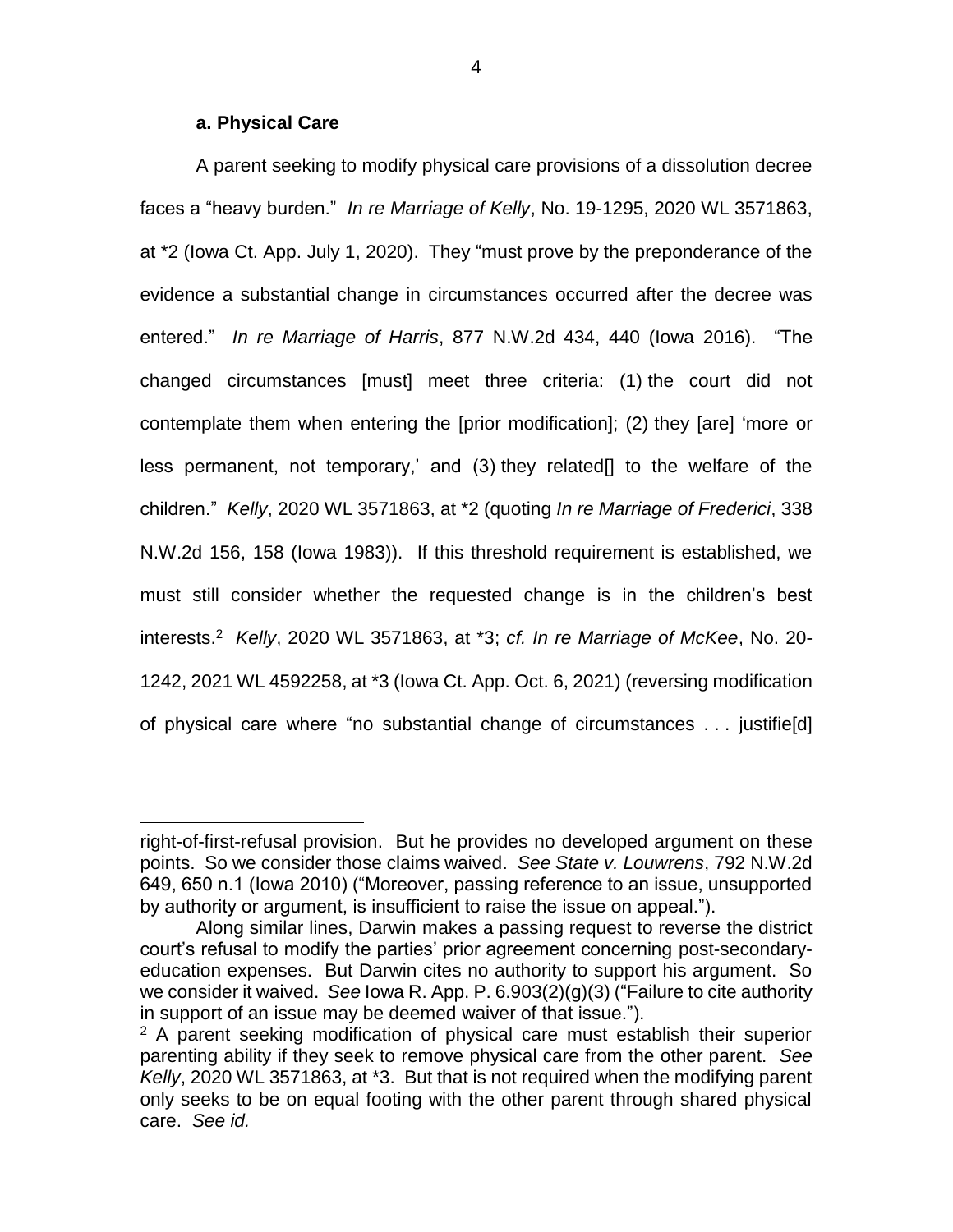abandoning the current physical care arrangement under which the youngest child has flourished").

When deciding whether a change to joint physical care is appropriate,

we concentrate on these four factors: (1) approximation (replicating the historical care-giving arrangement between the parents); (2) the parents' ability to communicate and show mutual respect; (3) the degree of conflict between the parents; and (4) how much the parents agree in their approach to daily matters.

*Kelly*, 2020 WL 3571863, at \*3 (citing *In re Marriage of Hansen*, 733 N.W.2d 683, 697–99 (Iowa 2007)).

Here, we agree Darwin's change in employment, work travel requirements, and residence amount to a substantial change in circumstance. This satisfies our threshold inquiry. So we must consider whether it would be in the children's best interests to shift to a joint physical-care arrangement.

However, we are generally wary of disturbing a functioning physical-care arrangement. *See Frederici*, 338 N.W.2d at 158 (holding once a physical care arrangement has been fixed, "it should be disturbed only for the most cogent reasons"). And we are especially wary of disturbing physical care when doing so would undermine the stability and continuity of the family relationship. *See Hansen*, 733 N.W.2d at 697. Here, the current physical-care arrangement is working well for the children. Neither party disputes that Jennifer was the primary caregiver for the children when she and Darwin were married. She has continued in that role since the dissolution. And "where one spouse has been the primary caregiver, the likelihood that joint physical care may be disruptive on the emotional development of the children increases." *Id*. at 698. Plus Jennifer and Darwin's parenting relationship is not well suited to joint physical care. *See Vrban*, 359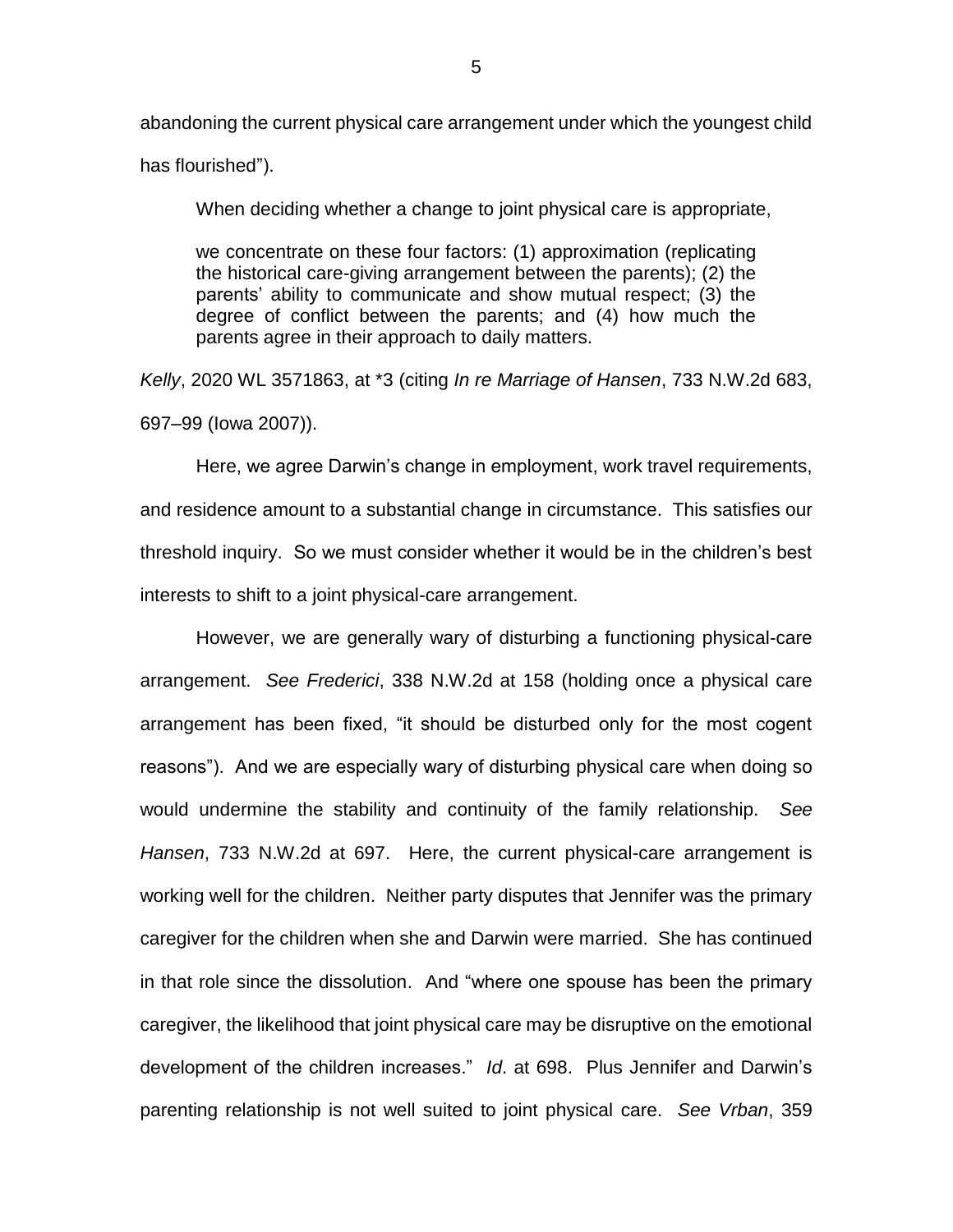N.W.2d at 423. Their text messages reveal substantial hostility. For example, when discussing financial matters related to the children, Darwin texted things like "Fuck you" and "It's war." Moreover, Jennifer and Darwin have differing parenting approaches. All things considered, we are convinced it is not in the children's best interests to transition to joint physical care.

## **b. Visitation**

In the alternative, Darwin argues the district court should have granted him additional visitation time with the children. The district court did, in fact, expand Darwin's visitation time from two to three weeks during the summer and added additional holiday visitation. But Darwin believes this was not enough. We disagree.

"A different, less demanding burden applies when a parent is seeking to change a visitation provision in a dissolution decree." *In re Marriage of Brown*, 778 N.W.2d 47, 51 (Iowa Ct. App. 2009). "A parent seeking to modify visitation must only establish 'that there has been a *material change in circumstances* since the decree and that the requested change in visitation is in the best interests of the children.'" *Id.* at 51–52 (citation omitted). Here, Darwin established a material change in circumstances. So we are left to determine if granting him all of his requested additional visitation would be in the children's best interests.

On appeal, Darwin requests visitation "every other Thursday at 3:30 [p.m.] to Monday at noon or when school starts, plus 2 nights per week when Darwin and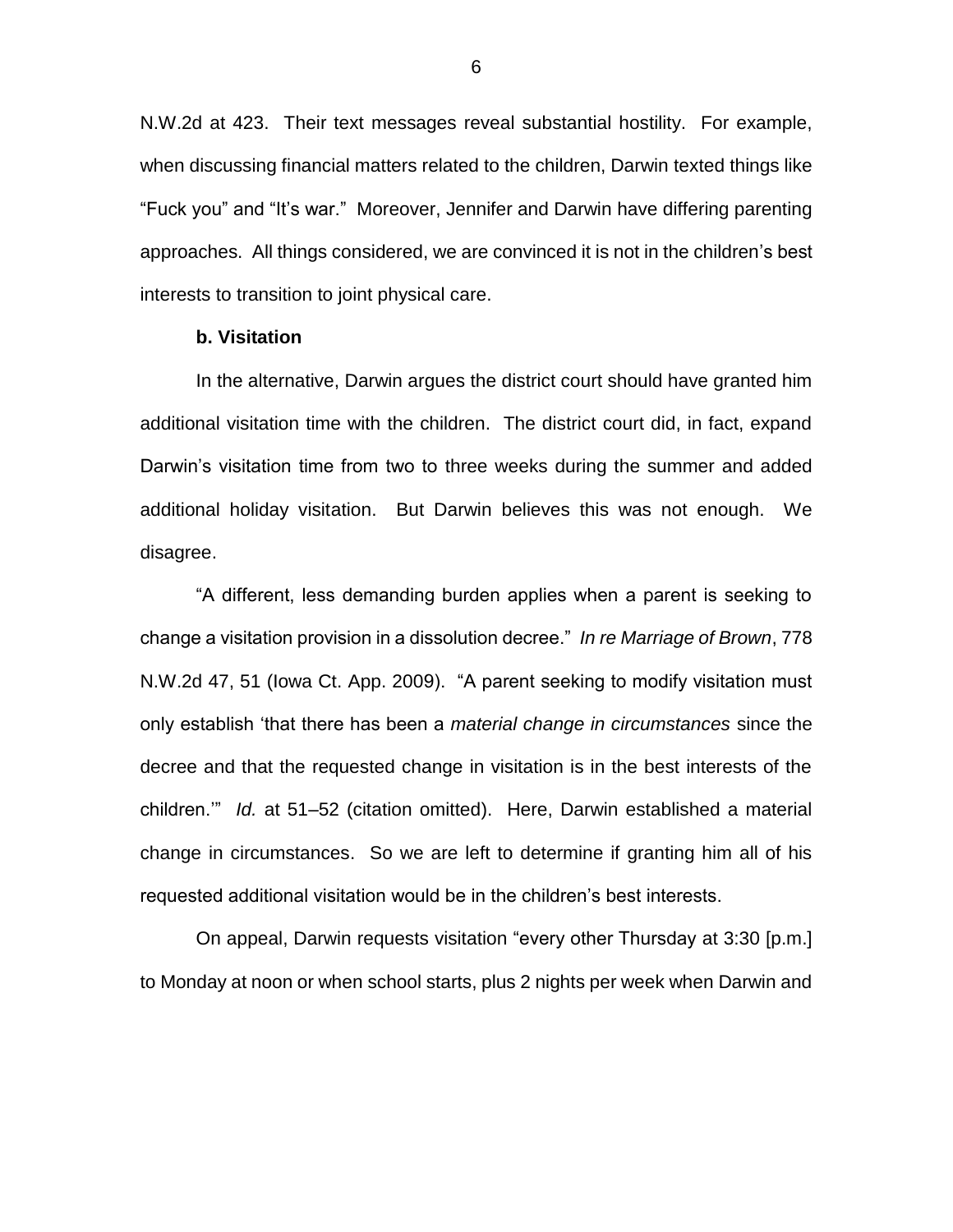the boys<sup>[3]</sup> do not have weekends together."<sup>4</sup> This approach would functionally amount to joint physical care. He would have the children four nights per week every other week, plus two more nights in the off-weeks, all in addition to the expanded holiday and summertime visitation granted by the district court. And, like the district court, we think this back-and-forth schedule would be "unduly disruptive to the children's schedules." Because the requested additional visitation is not in the children's best interests, we decline to grant it.

# **c. Child Support**

 $\overline{a}$ 

Darwin next argues the district court erred in refiguring his child-support obligation because it incorrectly computed his gross income. 5 The district court found that Darwin's year-to-date gross income was \$41,521.90<sup>6</sup> through June 26, 2020. From there, the district court divided \$41,521.90 by twenty-five (the number of complete weeks thus far in 2020) to reach a \$1660.88 weekly income average. The court then multiplied that figure by fifty-two weeks to reach an annual income of \$86,365.55.

 $3$  The oldest child has reached the age of majority and is no longer subject to visitation.

<sup>4</sup> Darwin already had visitation every other weekend beginning on Friday at 3:30 p.m. and ending on Sunday evening under the terms of the original decree. So his request here is to elongate the weekend from Thursday afternoon to Monday morning, plus four additional weeknights each month.

<sup>&</sup>lt;sup>5</sup> The court may modify child support "when there is a substantial change in circumstances." Iowa Code § 598.21C(1) (2019). Here, the district court found Darwin's job change, which reduced his income, amounted to a substantial change in circumstances.

 $6$  This excludes an additional \$3,299.23 Darwin was paid as "benefit dollars" that are not part of Darwin's taxable earnings because they must be applied towards the cost of insurance coverage.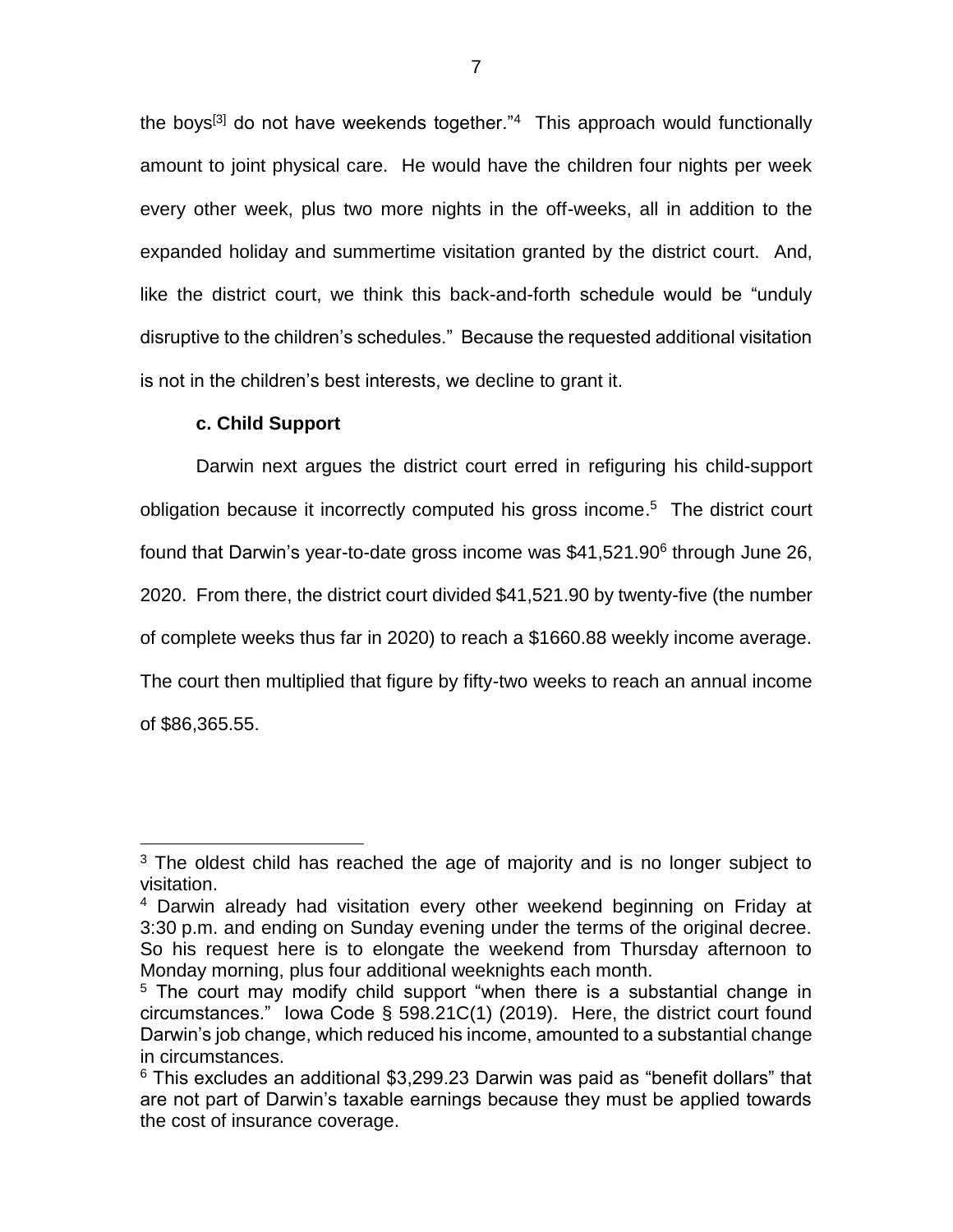Darwin argues the court erred by including \$3291.12 in "profit sharing" earnings in his annual income because there was no testimony establishing those payments would recur. Additional income such as overtime, bonuses, or profit sharing can be considered when "determining the appropriate support amount under the child support guidelines." *See In re Marriage of Franzen*, No. 13-0774, 2014 WL 1495486, at \*4 (Iowa Ct. App. Apr. 16, 2014). However, when the additional pay "appears to be an anomaly or is uncertain or speculative," then it should not be considered. *See id.* (citation omitted). Here, Darwin's paystubs show him accruing profit sharing pay during the year. This suggests profit sharing was not a one-time type of payment and should be considered when determining Darwin's income. *See id.*; *cf. In re Marriage of Powell*, 474 N.W.2d 531, 534 (Iowa 1991) (providing a district court must determine the income of the parties by the most reliable evidence presented). Because the district "court's determination was within the range of evidence," we affirm. *See McKee*, 2021 WL 4592258, at \*4 (citing *In re Marriage of Rife*, No. 19-0679, 2020 WL 1542314, at \*4 (Iowa Ct. App. Apr. 1, 2020)).

#### **d. Attorney Fees**

Finally, we address attorney fees awarded by the district court and requested on appeal. "Generally, attorney fees are not allowable unless authorized by statute or contractual agreement." *FNBC Iowa, Inc. v. Jennessey Group, L.L.C.*, 759 N.W.2d 808, 810 (Iowa 2008). Iowa Code section 598.36 provides, "In a proceeding for the modification of an order or decree under this chapter the court may award attorney fees to the prevailing party in an amount deemed reasonable by the court." So attorney fees are recoverable in modification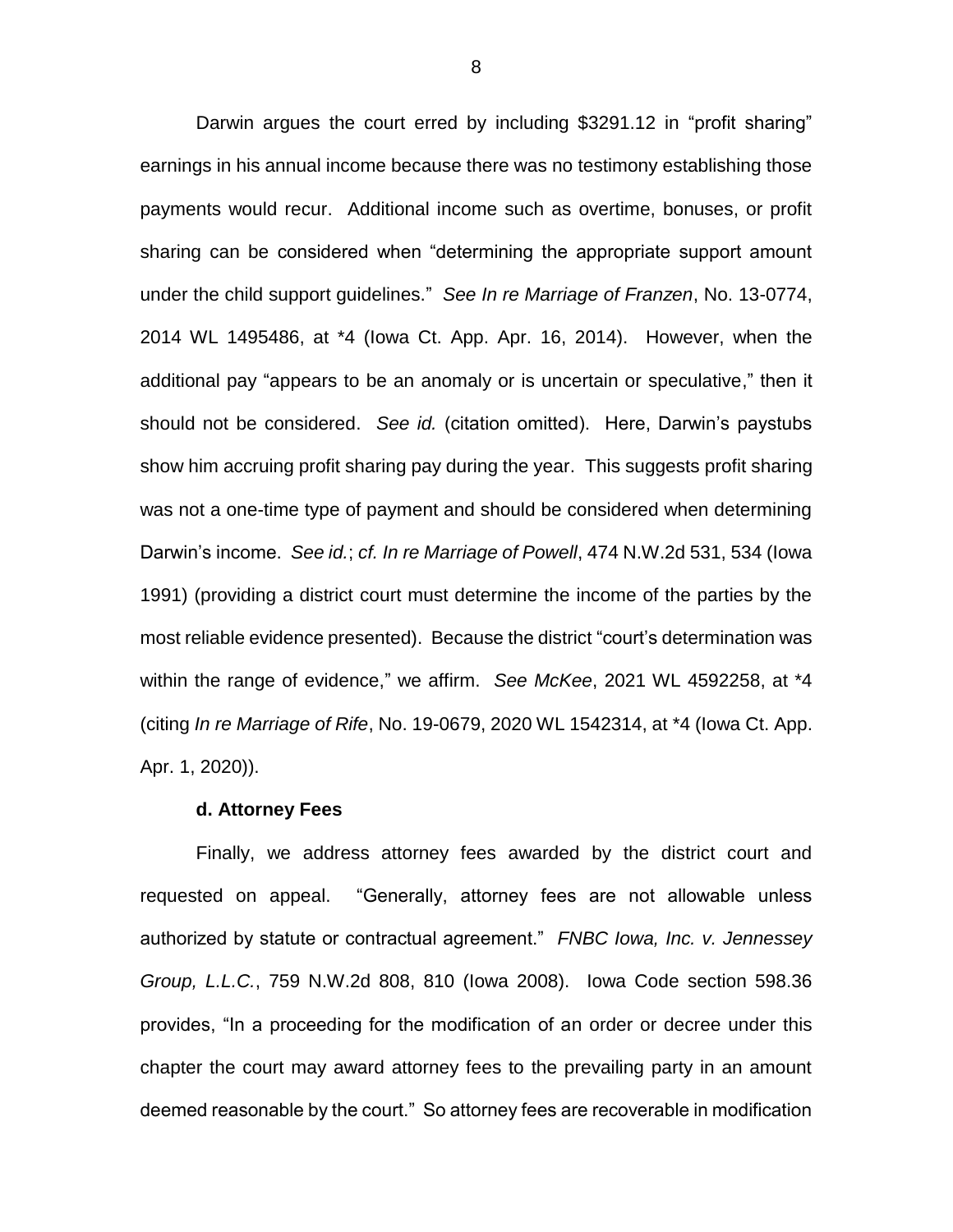proceedings at the court's discretion. *See In re Marriage of Maher*, 596 N.W.2d 561, 568 (Iowa 1999).

## *1. District court attorney fees*

Darwin challenges the district court's award of \$1500 in attorney fees to Jennifer. Darwin argues because Jennifer did not file a counterclaim specifically requesting fees she is barred from recovering them.<sup>7</sup> However, Darwin does not provide, and we have not found, any support for his claim. *See* Iowa R. App. P. 6.903(2)(g)(3) ("Failure to cite authority in support of an issue may be deemed waiver of that issue.").

Darwin also questions how the court could have awarded attorney fees when Jennifer did not know the total amount of attorney fees she incurred. But Jennifer testified she incurred at least \$3000 in fees and had to put \$2000 worth of fees on a credit card. So we conclude the district court did not abuse its discretion.

## *2. Appellate attorney fees*

 $\overline{a}$ 

Both parties request appellate attorney fees. Appellate attorney fees are awarded upon our discretion and not as a matter of right. *See In re Marriage of Okland*, 699 N.W.2d 260, 270 (Iowa 2005). When considering whether to award fees, "we consider 'the needs of the party seeking the award, the ability of the other party to pay, and the relative merits of the appeal.'" *In re Marriage of McDermott*, 827 N.W.2d 671, 687 (Iowa 2013) (citation omitted). Considering these factors,

 $7$  Jennifer requested attorney fees in her answer to Darwin's petition for modification.